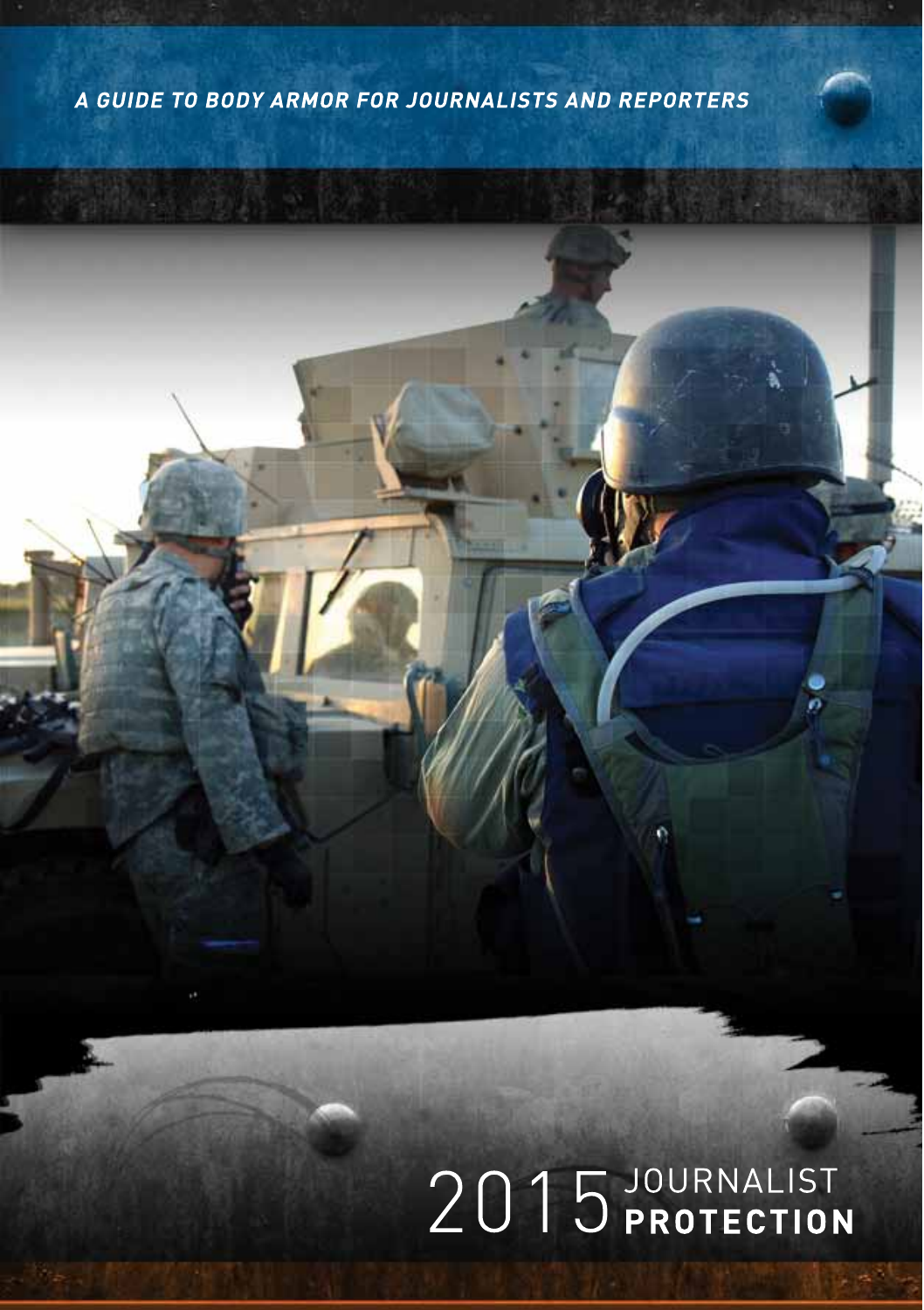#### **Introduction**

Front line reporting places journalists in some of the most extreme, dangerous and volatle environments on the planet. It is essental that before entering a potentally threatening situation, you ensure that you have suitable, effective protection. There is more to body armor than initally meets the eye and there are certain consideratons that must be made to ensure that your body armor is providing the right function for you. This guide will discuss the diferent threats that body armor is designed to guard against, as well as stylistic features that will allow you to perform as safely and efficiently as possible.

#### **Background**

Body armor is made by layering extremely strong, light and fexible materials such as Aramids (e.g. Kevlar) or UHMWPE (Ultra-high-molecular-weight polyethylene e.g. Dyneema). The treatment and quantty of the materials used will vary depending on the type and level of protection that each vest offers. Institutions such as CAST (Centre for Applied Science and Technology) in the UK and the NIJ (Natonal Insttute of Justce) in the USA are responsible for testng and grading the protectve levels of body armor. As the most globally recognised standard, we will use the NIJ ratngs in this guide. The level of protection that a piece of armor offers is representative of the severity of the threat that it should be used to guard against.

#### **Types of Protection**

There are 3 primary types of body armor that are designed to counter diferent threats. These are ballistic (bullets), stab (edged blades), and spike (needles, ice picks etc…). **It is important to note that each vest is designed and manufactured to counter a specifc threat and that a bullet proof vest will not guarantee protecton against edged blade, or spike weapons and vice versa.** You can, however, obtain mult-threat vests that are designed to guard against numerous types of atacks. Each type of protection has its own grading system:

#### **Ballistic**

The ratings for bullet proof vests range from soft level IIa (ideal for low level handguns such as a 9mm) to soft level IIIa (ideal for high powered handguns such as a .44MAG). For ballistc protecton against higher calibre weapons, such as rife rounds or armor piercing bullets, it is necessary to supplement your vest with hard armor plates. These can be rated at level III (standard AK47, 7.62 NATO round) and level IV (armor piercing rounds such as the .3006 AP).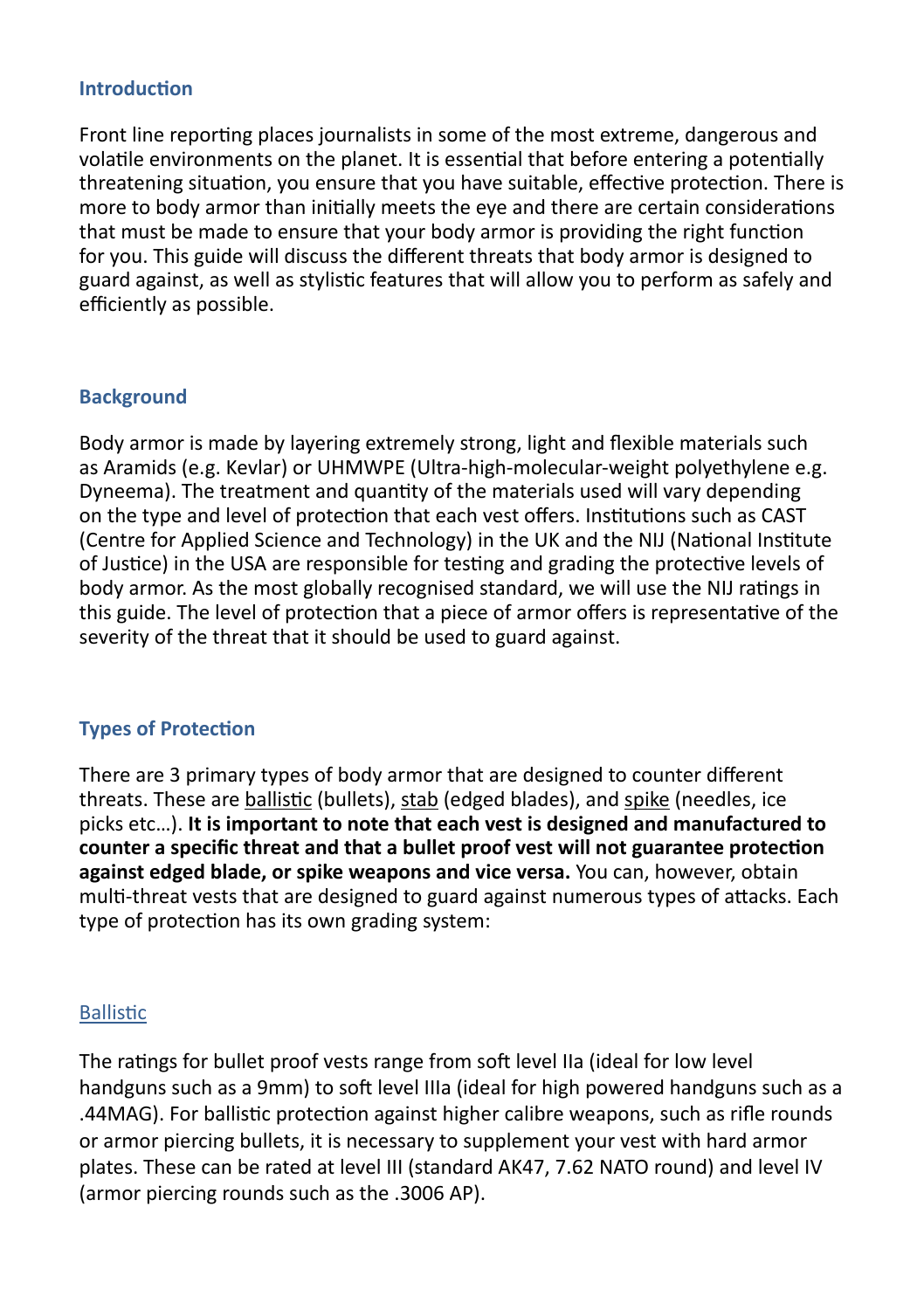## Stab

The ratings for stab proof vests are based on the level of energy behind a blade and also the strength and construction of the blade. For instance, a larger blade will often exert a larger amount of force. These are available at either level 1 (24 joules), level 2 (33 joules) or level 3 (44 joules).

#### Spike

Similarly to stab, spike proof vests are rated based on the energy behind a pointed weapon, along with the strength of the weapon. Again, they are available at level 1 (24 joules), level 2 (33 joules) or level 3 (44 Joules).

#### **Risk Assessment**

With reporters covering stories all over the world, the range of threats that journalists face is extremely varied. It is necessary to carry out a risk assessment and tailor your body armor to suit your own personal situation. You should research both the type and level of threat that you are likely to encounter so that you know whether ballistic, stab, and/or spike protection is required. For low-violence areas, it is often preferable to wear lighter soft vests that offer a lower level of protection but are more practical for extended periods of use. In high risk environments such as a warzone, where there is a chance of rifle fire, it is imperative that you equip yourself with hard ballistic plates as a rifle round will pass straight through soft armor.

One of the biggest risks we see is journalists choosing the wrong soluton to suit their personal situation. Two common cases to keep in mind:

- 1. Journalists who have armor that offers a lower level of protection than what they require. The dangers here are obvious; their equipment will not be sufficient to effectively counter the threat that they face and they will be in serious danger of getting hurt.
- 2. Journalists who have armor that offers an unnecessarily high level of protection i.e. full military armor in non-military situations. The issue here is that the armor is bulky, heavy and uncomfortable, and often it will not be worn due to this. The biggest risk is no armor at all being worn.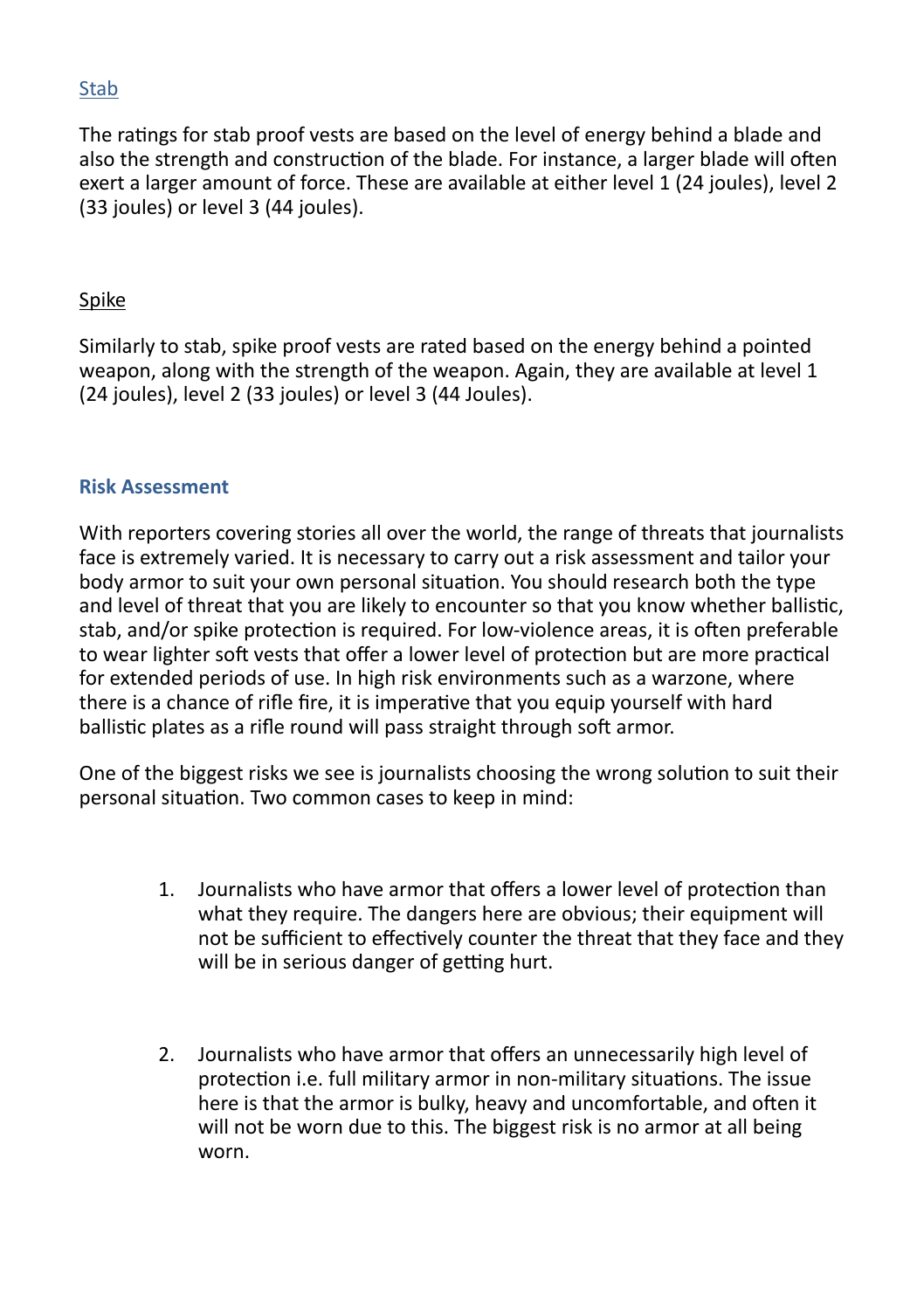Mult-threat vests that protect against a combinaton of threats are ideal for those who cannot guarantee what kind of danger they might encounter. **There is a trade off between the following three variables: protecton level, weight/comfort, and cost.** For a higher level of protection more materials are used, which increases the weight and price of your vest. For an additonal cost, it is possible to get lighter solutons for any given protection level. It is important to ensure that your body armor is as well suited to vour situation as possible: your safety must be prioritised above all else.

#### **Choosing the correct level of protecton is vital and should mirror the threats that you will face.**

#### **Style and Systems**

There are two main styles of vest:

- 1. Overt: to be worn over clothing. These are often hard wearing, offer high levels of protection and are slightly bulky.
- 2. Covert: to be concealed beneath clothing. These are commonly lightweight, thin and offer varying levels of protection.

The choice is a personal one but each style is suited to diferent circumstances. Covert vests are ideal for periods of extended wear and it is often preferable for your body armor to be discreet, so as not to draw unnecessary attention.

However, in areas of high confict, such as warzones, overt vests are ofen the more practical solution as they tend to offer high levels of protection and it is easier to attach additional protection to them. Evident protection can, in some instances, help to diffuse potentially volatile situations as would-be aggressors can see that you are well prepared to counter a threat.

A modular system may be the best opton for a journalist who moves between high and low threat situations. Pouches on the soft vest allow you to supplement it with hard armor plates so you can strike a balance between comfort and high levels of protection as and when required. A modular system can be used with either overt or covert vests but the very nature of adding bulky plates to your vest may make your covert armor noticeable anyway. In high conflict areas, a potential solution is to wear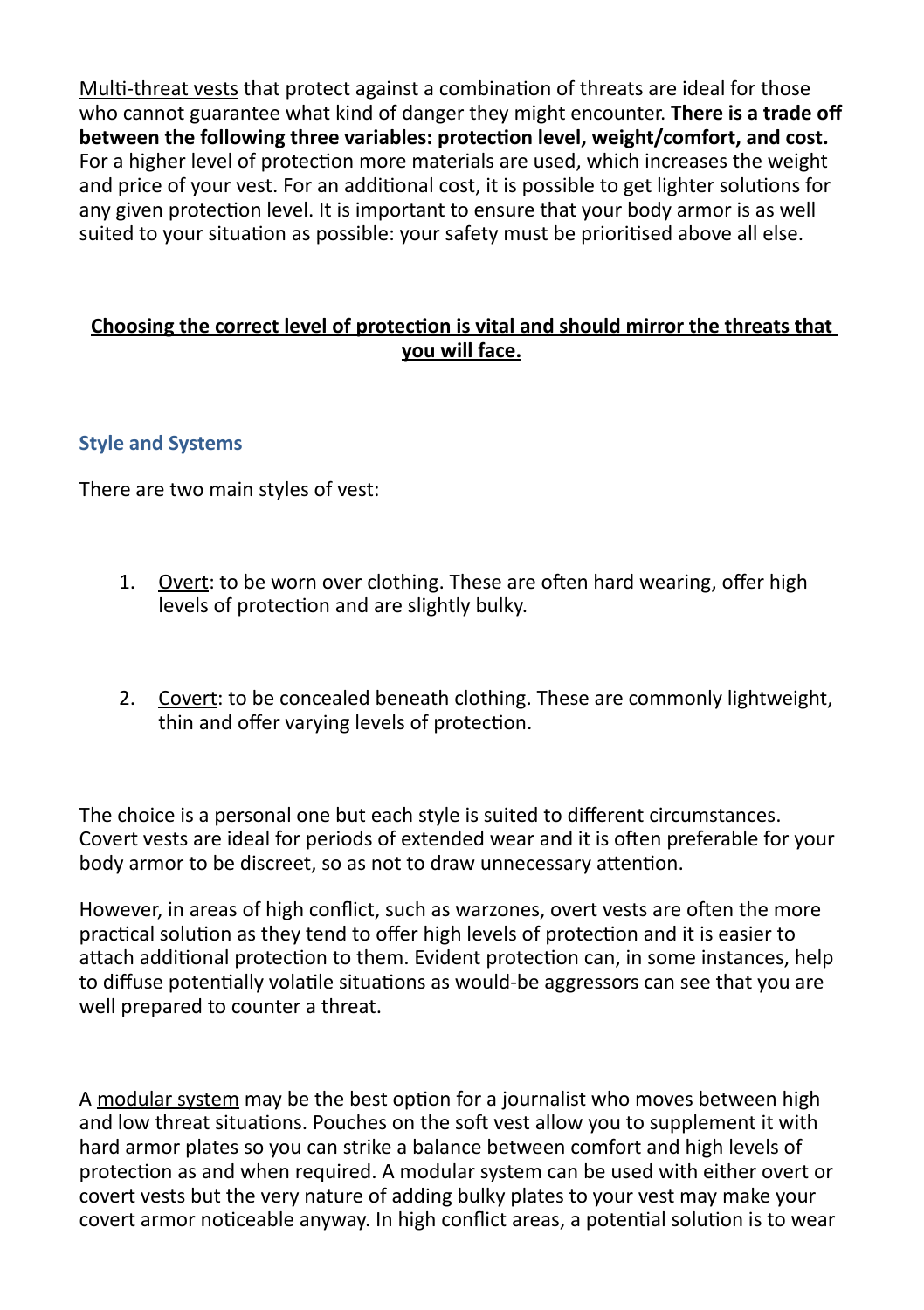a covert ballistic vest at all times and to supplement it with an external hard plate carrier that can be put on when necessary.

## **Hard Armor Plates**

Soft vests are very effective against handguns but they will not protect you from rife rounds or other high powered fre that is common in areas of high confict. In environments such as these, hard armor plates are a necessity. These hard ballistc plates can be manufactured from diferent materials, each with their own pros and cons. Two popular materials are:

- 1. Ceramic Plates: these ofer a high level of protecton and are the most cost efficient option. They do, however, require maintenance. They can be damaged during use and must be checked for cracks that may reduce their effectiveness. The ceramic plate stops the bullet by breaking it up before catching it with its backing materials. There are a range of backings to choose from and these help to increase absorption and protect the plate from accidental breakage. The standard weight of a 10"x12" plate is about 6.6lbs.
- 2. Polyethylene Plates: these are one of the lightest hard ballistic plates available. The weight of a Level III 10"x12" plate is approximately 2.6lbs. As a result, these plates can be expensive. They work by engulfng bullets. The heat caused by the friction from impact melts the plate which then, efectvely, swallows the bullet. This method of protecton means that these plates can withstand multiple hits.

**IMPORTANT:** In some non-NATO countries hardened steel cores may be used in some of their ammuniton. In these instances, a weapon that is usually ranked at threat level III should be reclassifed at level IV. When it comes to hard armor plates we would always recommend that you equip yourself with level IV unless you know with certainty that level III will suffice.

# **Conclusion**

Body armor is constantly saving lives around the world. Choosing the right body armor to suit you is a personal decision and not one that should be taken lightly. Comfort and efficiency are both important considerations but, ultimately, your safety is the most important factor. This guide has discussed the fundamental diferences between various types of armor but for any additional information or help from an expert please contact journalist@safeguardarmor.co.uk